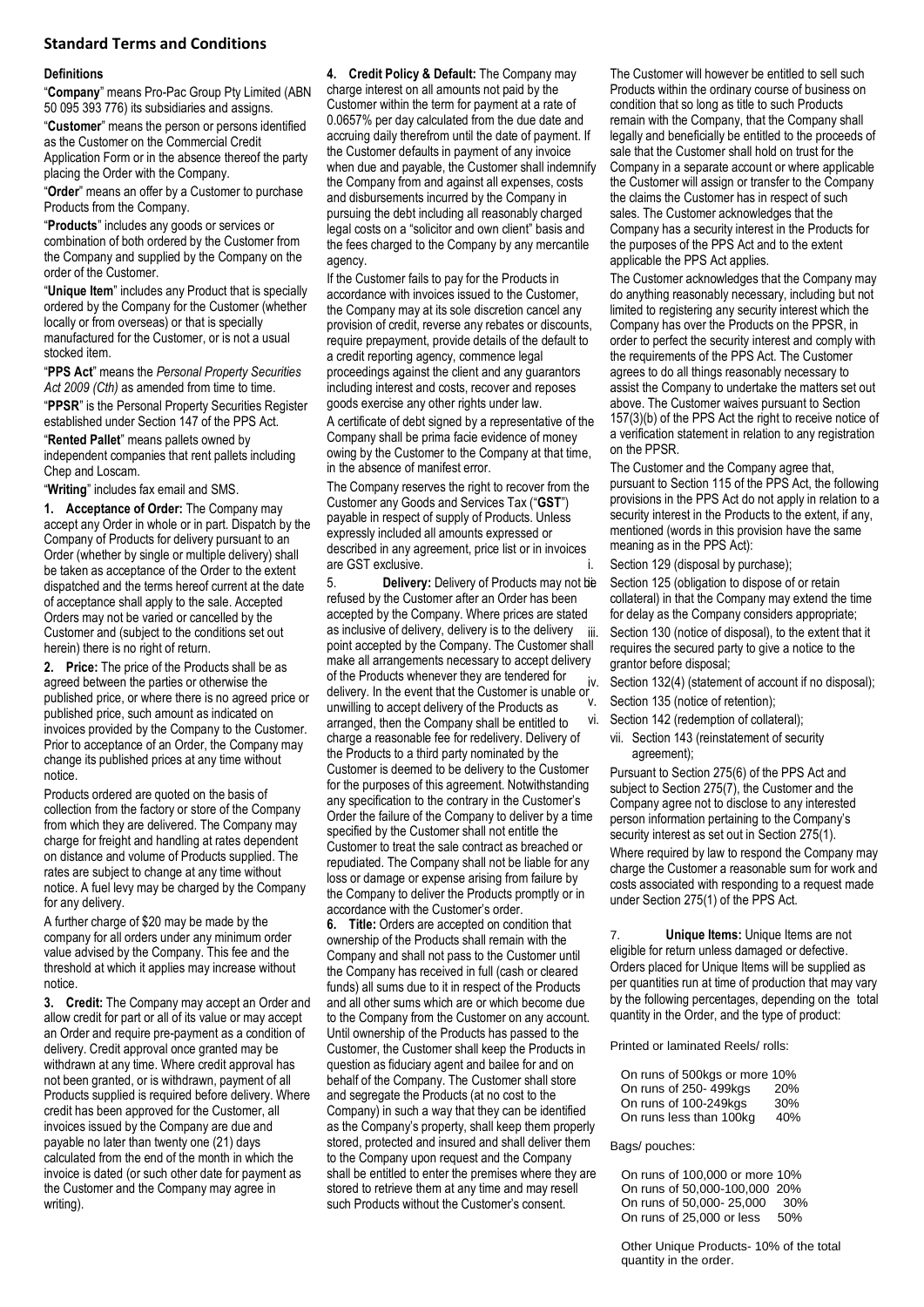## **Standard Terms and Conditions**

In all cases, the Company will charge for the quantity actually delivered.

Where Unique Items are held in inventory for the Customer or are work in progress, and the Customer discontinues normal, regular purchasing of these Unique Items from the Company, then the Customer must purchase at the then current purchase price all remaining inventory of these Unique Items within 10 days of request by the Company.

**8. Pallets:** Unless otherwise agreed to in writing all pallets on which Products are delivered remain the property of the Company and must be returned to the Company at the Customer's expense in good order and condition to the factory or store of the Company from which they were delivered.

Pallets will be deemed to be in the Customers possession until received at such factory or store. All risks and costs associated with the pallets vests in the Customer and the Customer agrees to replace the pallets with pallets of a similar type and quality or reimburse the costs thereof in respect of pallets that are not returned in good order and condition to the Company within one month of delivery of the **Products** 

Where Products are delivered on a Rented Pallet, the Customer must either replace the equivalent amount of Rented Pallets with the transport company delivering the Products or transfer the Rented Pallets through a valid account of the Rented Pallet company. Any Rented Pallets not replaced or transferred shall be invoiced at current replacement cost to the Customer.

**9. Claims & Returns:** The Customer will inspect and check all Products received and within 14 days of receipt notify the Company in writing of any shortage in quantity, defect, incorrect specification, or damage to the Products. Products must be returned in the same condition they were received.

No credit or replacement will be given unless and until Products so returned have been verified as being valid for return or are defective. The Company reserves the right to recover its costs where the returned Products prove not to be valid for return or are not defective. Returned Products must be returned the factory or store of the Company from which they were delivered. All freight, handling and other charges in relation to returning Products (other than Products defective or not ordered) are the responsibility of the Customer.

**10. Credit Card Recovery of Costs:** A service fee may be added to the price where payment is made by way of a credit card.

**11. Disputed Charges:** If the Customer objects to any invoiced item, the Customer may withhold payment of the disputed amount, but only if on or before payment or the due date for payment (whichever first occurs), the undisputed amount is paid in full and notice in writing of the dispute is given to the Company, setting out the details of the amount disputed, the reasons for the dispute, and the basis for calculating the disputed amount.

The Company will investigate all disputes. If the amount is found to be payable (in whole or in part) then the Customer must pay the due amount within 7 days of receiving notice thereof from the Company and the basis of the decision. Invoiced amounts that are not objected to in writing within 30 days of the invoice date will be deemed to be correctly charged.

**12. Recovery:** Notwithstanding any other provision to the contrary, if any amount due by the Customer to the Company is not paid within the term for payment, the Company reserves the following rights in relation to the Products until all amounts owed by the Customer to the Company in respect of the Products and all other Products and services supplied to the Customer by the Company at any time are fully paid:

- (a) legal and equitable ownership of the Products;
- (b) to retake possession of the Products; and
- (c) to keep or resell any of the Products repossessed.

The Customer hereby grants full leave and irrevocable license without any liability to the Company and any person authorised by the Company to enter any premises where the Products may for the time being be placed or stored for the purpose of retaking possession of the Products.

**13. Limitation of Liability:** The law implies certain warranties into transactions which in certain circumstances cannot be excluded. Notwithstanding this (but subject to such laws as apply) the Customer acknowledges that it has not relied on any advice given or made by or on behalf of the Company in connection with the Products. The Company excludes all implied conditions and warranties from this agreement, except any warranty implied by law to the extent that they cannot be excluded ("**Non Excludable Conditions**").

The Company limits its liability:

- (a) for breach of any Non-Excludable Conditions to the extent that liability for such breach can by law be limited to the invoice cost of the Products supplied; and
- (b) for any error or omission in delivery of the Products caused by the Company to (at the Company's sole discretion) resupply of the Products affected by the breach, or the payment of the cost of resupply.

Subject to this Clause, the Company excludes all other liability to the Customer for any costs, expenses, losses and damages suffered or incurred by the Customer in connection with this agreement whether that liability lies in contract, tort (including the Company's negligence) or under statute. Without limitation, the Company will in no circumstances be liable for any indirect or consequential losses, including but not limited to loss of profits, loss of revenue, loss of business opportunity, costs or any loss of reputation. The Customer indemnifies the Company and its officers, employees, contractors and agents against any costs, expenses, losses, damages and liability suffered or incurred arising from the Customer's breach of this agreement and any negligent or unlawful act or omission of the Customer in connection with the Products.

**14. Set-off:** The Customer shall not be entitled to set off against or deduct from the price of Products sold any sums owed or claimed to be owed to the Customer by the Company.

**15. Assignment:** The Customer may not assign or subcontract any contract for the purchase of Products or its obligations under this agreement. The Company may assign or licence or subcontract all or any parts of its rights and obligations hereunder without the Customer's agreement or consent.

**16. Force Majeure:** The Company will have no liability to the Customer in relation to any loss, damage or expense caused by the Company's failure to complete an Order or delivery or contract, either totally or partially, as a result of any event outside of the Company's control including but not limited to fire, flood, tempest, earthquake, riot, civil disturbance, theft, crime, strike, lock-out, pandemic, disease, war, equipment, facilities, services, power or water shortage, accidents or breakdowns of plant, machinery, software, hardware or communication network or the inability of the Company's suppliers to supply necessary materials.

**17. Privacy:** The Company may give information about the Customer, its guarantors, directors or proprietors to a credit reporting agency for the following purposes:

- (a) to obtain a consumer credit report about the Customer, its guarantors, directors or proprietors;
- (b) allow the credit reporting agency to create or update credit information records containing information about the Customer, its guarantors, directors or proprietors;
- (c) for registration on the PPSR; and
- (d) to obtain commercial credit information about the Customer, its guarantors, directors or proprietors from a credit reporting agency. The Current credit reporting agency is Equifax Australia Level 14, 100 Arthur St North Sydney, NSW 2060.

**18. No Waiver:** The failure by the Company to exercise, or any delay in exercising, any right, power or privilege available to it under this agreement will not operate as a waiver thereof or preclude any other or further exercise thereof or the exercise of any right or power.

**19. Experimental Orders & Preliminary Work:**  Preliminary work and/or work produced in an experimental way at the Customer's request may be charged to the Customer at the option of the Company.

**20. Property & Material Supplied by Customer:**  Property including Printing Plates, Moulds and all other materials supplied to the Company by, or on behalf of, the Customer to be used in preparatory and other work in and about the manufacture of Orders:

- (a) shall be stored and retained by the Company or its suppliers of same, at the exclusive risk of the Customer and the Company shall not be responsible for any loss or damage to the said goods while under its control or suppliers control, nor shall they be responsible for any insurance in relation thereto;
- (b) will not be counted or checked by the Company; and
- (c) shall be removed by the Customer within 7 days after written request by the Company, otherwise the Company is free to return the property or materials to the Customer or dispose of the said property and materials;

The Company accepts no responsibility for imperfect work caused by defects in or unsuitability of property or materials supplied by the Customer.

The Company reserves the right to retain possession of any property or materials supplied by the Customer until all expenses, accounts, liabilities and/or debts have been paid in full including, but not limited to, all outstanding invoices, stock held on Customers Order but not yet invoiced, work in progress and preparatory costs not yet charged.